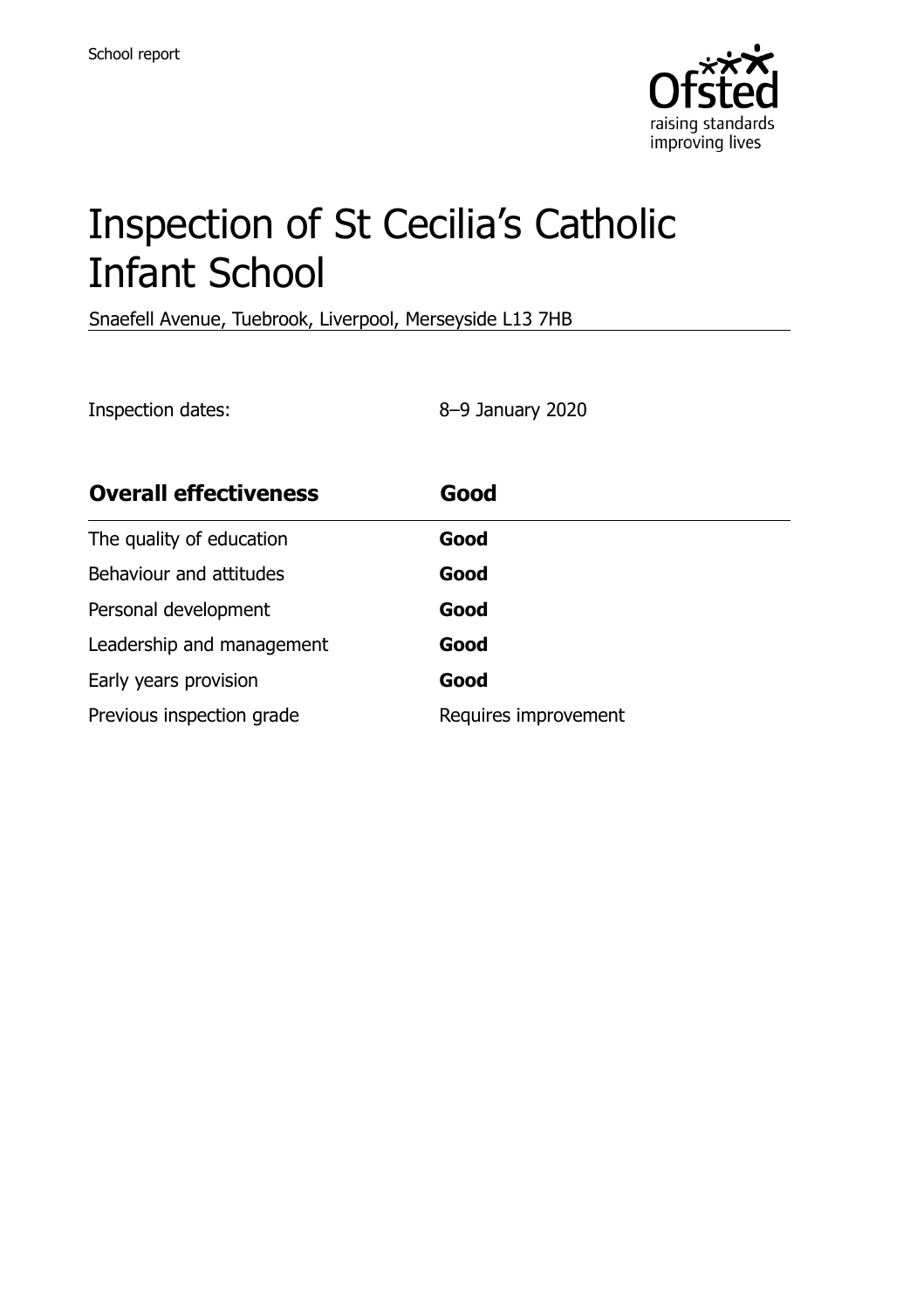

# **What is it like to attend this school?**

Pupils are happy and enjoy their learning. They said that they feel safe at the school. High-quality, well-chosen books and displays about the importance of reading are everywhere. Staff use these resources well to inspire pupils as they learn about authors, stories and knowledge in other subjects.

Leaders and staff said that pupils' individual needs are not an obstacle to pupils' successful education. Staff have improved the way in which they organise pupils' learning. Teachers' training has strengthened their planning and teaching of the curriculum since the previous inspection. Many pupils, including those with special educational needs and/or disabilities (SEND), develop the knowledge and skills that they need in reading, writing and mathematics, as well as in other subjects.

Pupils, parents and carers consistently told inspectors about the caring attitudes shown by staff. Typical comments from pupils included: 'Don't be scared of coming to this school, all the teachers care for us' and 'You make friends and you learn.'

Staff give a successful focus to developing children's good behaviour from the start of their time in Nursery. Pupils who met with inspectors were polite, inquisitive and confident. Pupils told us that bullying is not a problem. They told inspectors that staff are quick to resolve bullying.

#### **What does the school do well and what does it need to do better?**

Pupils told inspectors that a wide range of subjects at the school are their favourite. Leaders and staff have improved the curriculum to teach pupils information in a well-planned, logical order. Pupils develop their knowledge well across subjects, including in science, art and geography.

Many more pupils at the school now attain what they should in reading, writing and mathematics. More pupils also understand these subjects in greater depth. In Year 1, in the phonics screening check, pupils' phonics improved in 2018 but then dipped in 2019. Mostly, this was because of the specific needs of pupils with SEND who need a little more support to be successful in using their phonics.

Staff share stories, poems and information books often with pupils. They use story to teach children new vocabulary. In Nursery, the teacher talked with children about the words 'splishy' and 'sploshy', when sharing the book 'We're Going on a Bear Hunt'. Older pupils keenly told inspectors about the author Roald Dahl and the illustrator Quentin Blake, who worked together on many books. Staff have greatly improved pupils' learning of phonics. However, some staff do not always say the sounds that letters make clearly enough.

Pupils want to know more about different people and places, for example about the devastating impact of fires in Australia, which they have seen on television. They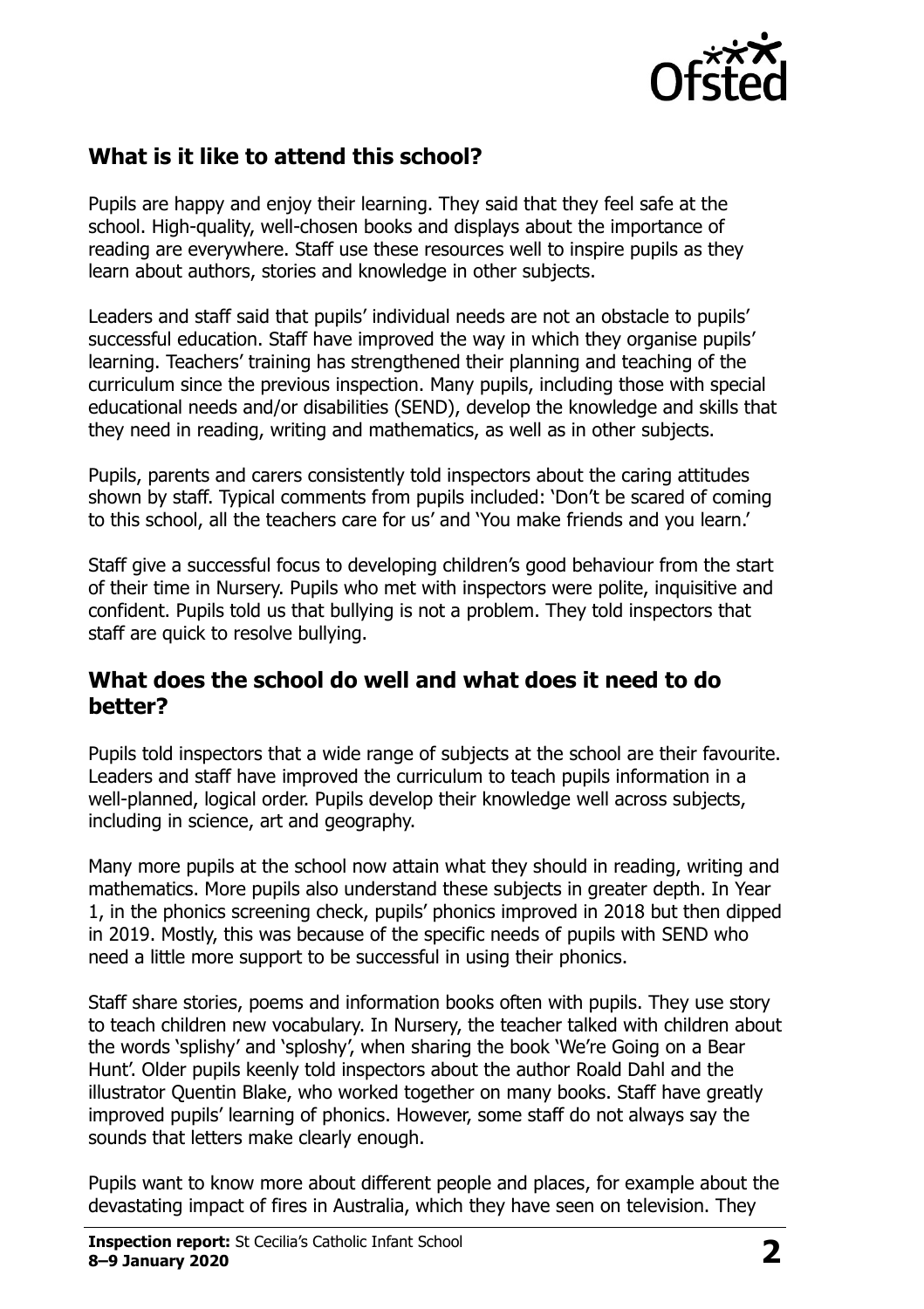

enjoy their learning in geography. They accurately explained to us how to use a compass and coordinates to find locations. They talked to us about important landmarks in the city of Liverpool, which they studied last year. Leaders and staff plan much of the geography curriculum in proper detail. Even so, planning does not include pupils' thorough enough study of a small locality outside of Europe.

In meetings with inspectors, in lessons and as they moved around the school, pupils were sensible. Several pupils were a little excited when they realised that one of the inspectors had the words 'Her Majesty' in his job title. They asked him many questions about Queen Elizabeth II. From Nursery and throughout the school, classrooms were calm, with pupils and staff focused on learning. Although teaching assistants help pupils to learn carefully, we found that leaders could make even better use of these staff to deepen pupils' knowledge.

Leaders and staff ensure that pupils develop their knowledge about the diverse city and country in which they live. Staff plan a helpful variety of opportunities to extend pupils' personal development. Recently, staff helped pupils to understand democracy. They held a mock General Election, to coincide with the national event in which parents and staff were taking part. Pupils learned about what makes a good leader as part of this special day. Pupils develop much knowledge about their responsibilities for planet Earth. They were keen to share their views with inspectors, for instance about the world's consumption of water and meat. In science, pupils know and remember their learning about healthy eating.

Governors have a clear understanding of their roles and responsibilities. They ask leaders well-considered questions about the curriculum and pupils' achievements, including about disadvantaged pupils. Governors carefully consider the direction for the school's future development, including about the best ways to reduce the workload of staff.

Leaders do lots to help parents and pupils to understand the importance of good attendance at the school. When issues arise, leaders are quick to offer as much help as possible to individual families.

# **Safeguarding**

The arrangements for safeguarding are effective.

Leaders and governors make certain that staff are kept fully up to date about national and local issues about safeguarding. Leaders and staff are quick to spot when children or families may need extra help to stay safe. Leaders refer concerns promptly to other professionals, as well as making important links with the local children's centre. The school's learning mentor plays an essential role in providing extra help and advice to families and supporting the work of teachers. Pupils told inspectors that they feel that they can share any worries with staff at the school.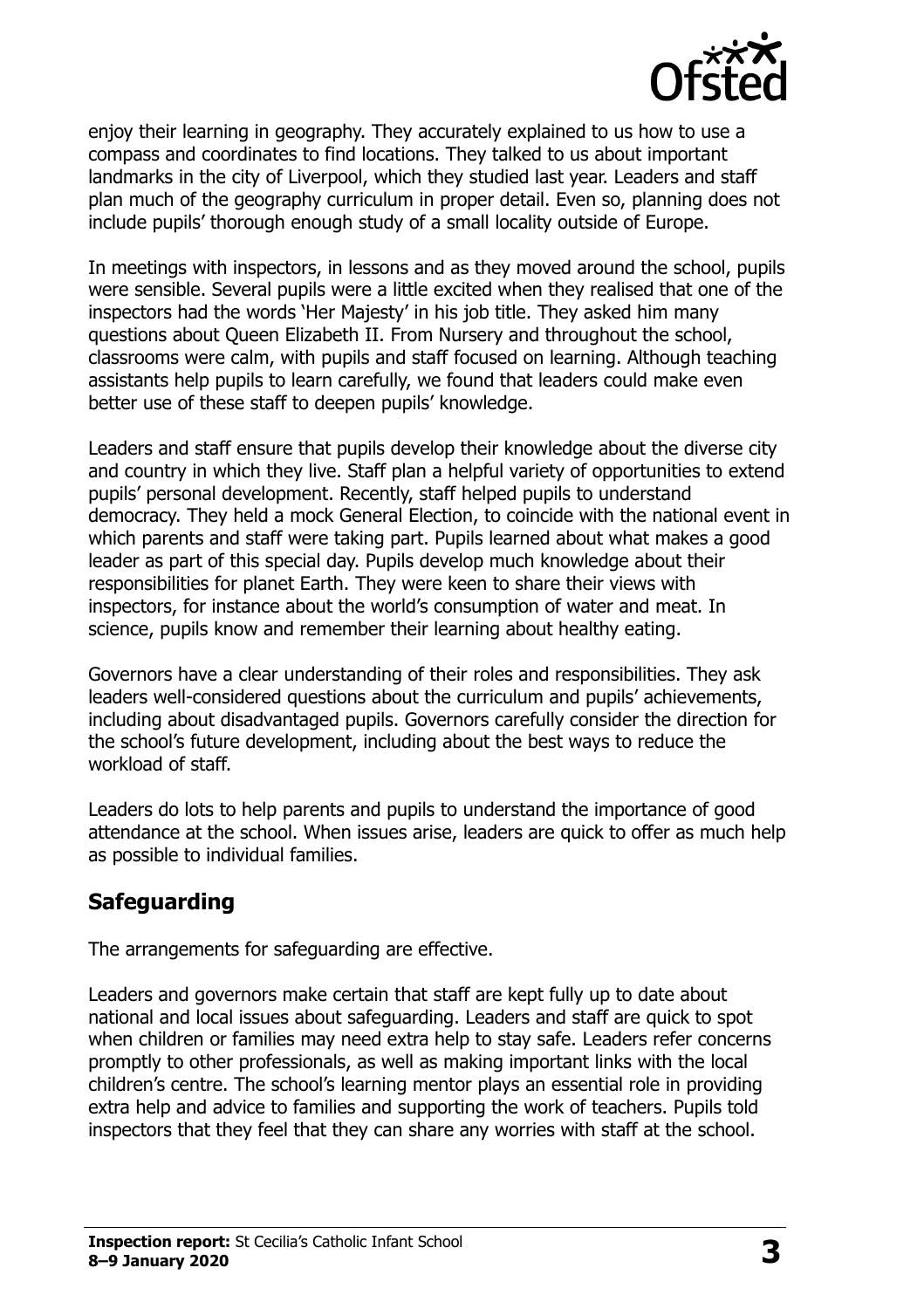

# **What does the school need to do to improve?**

#### **(Information for the school and appropriate authority)**

- Staff give pupils, including those with SEND, many opportunities to practise their phonics skills. However, some staff do not accurately say the sounds that letters make. This error risks holding back some children's understanding. Leaders should make certain that all staff always say letter sounds correctly, so that pupils develop precise, accurate phonics skills.
- From Nursery to Year 2, staff give pupils many opportunities to discover information about their local area. However, leaders have not ensured that teachers' planning includes a study of a locality outside of Europe in enough detail. This aspect of pupils' geographical knowledge is less well developed. Leaders should set out precisely what pupils need to learn in this unit of work. Staff can then ensure that pupils develop all the knowledge they need to compare with the geography of Liverpool.
- All staff play a valued role in helping pupils to learn the curriculum, but we found that leaders do not always make best use of the teaching assistants. This means that pupils sometimes wait for the teacher's explanation of the curriculum more than is necessary. Leaders should continue to develop training for teaching assistants about different subjects, so they can fully help pupils to deepen their knowledge.

### **How can I feed back my views?**

You can use [Ofsted Parent View](http://parentview.ofsted.gov.uk/) to give Ofsted your opinion on your child's school, or to find out what other parents and carers think. We use Ofsted Parent View information when deciding which schools to inspect, when to inspect them and as part of their inspection.

The Department for Education has further quidance on how to complain about a school.

If you are the school and you are not happy with the inspection or the report, you can [complain to Ofsted.](http://www.gov.uk/complain-ofsted-report)

### **Further information**

You can search for [published performance information](http://www.compare-school-performance.service.gov.uk/) about the school.

In the report, '[disadvantaged pupils](http://www.gov.uk/guidance/pupil-premium-information-for-schools-and-alternative-provision-settings)' refers to those pupils who attract government pupil premium funding: pupils claiming free school meals at any point in the last six years and pupils in care or who left care through adoption or another formal route.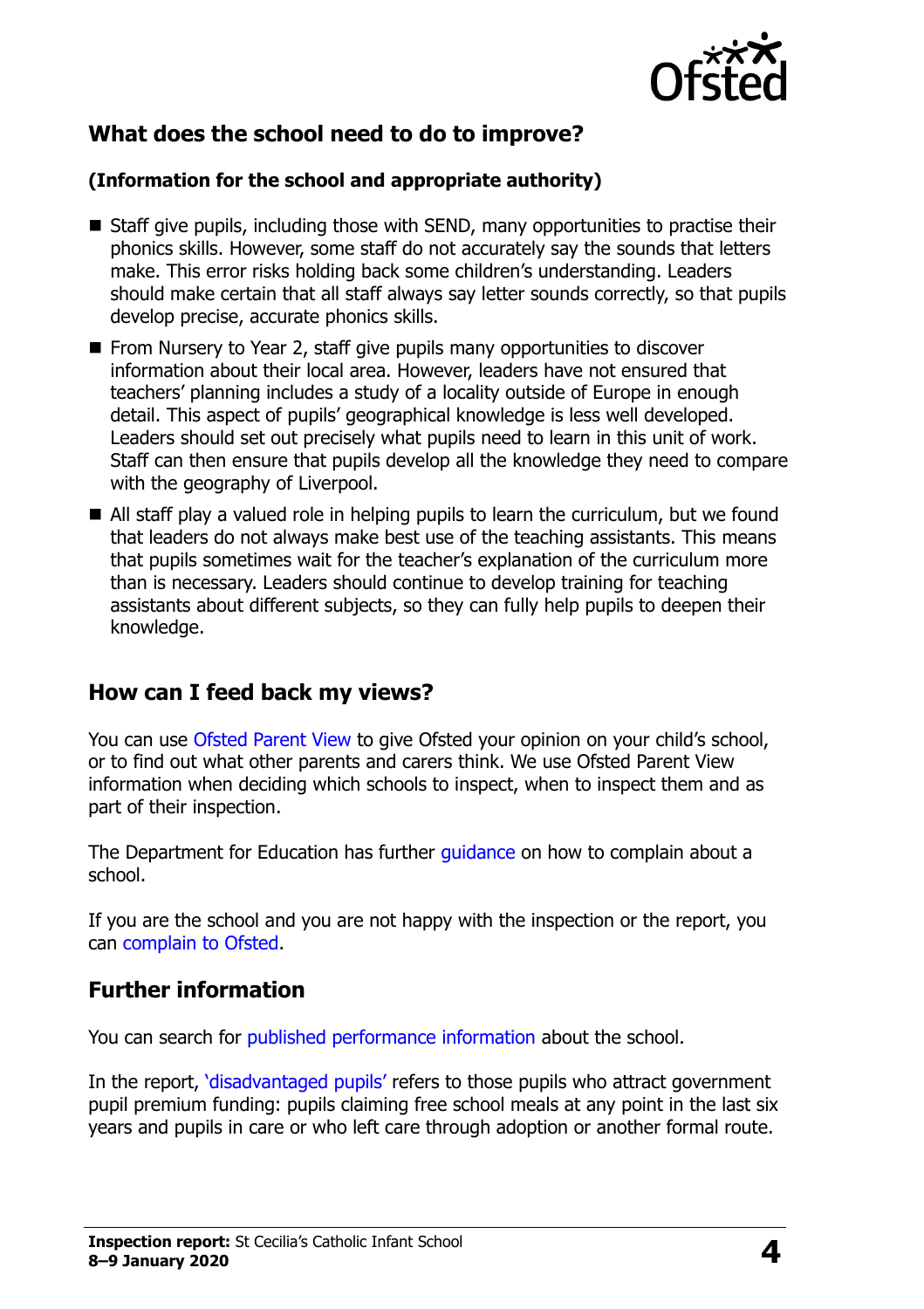

# **School details**

| Unique reference number             | 104677                        |
|-------------------------------------|-------------------------------|
| <b>Local authority</b>              | Liverpool                     |
| <b>Inspection number</b>            | 10121933                      |
| <b>Type of school</b>               | Infant                        |
| <b>School category</b>              | Voluntary aided               |
| Age range of pupils                 | $3$ to $7$                    |
| <b>Gender of pupils</b>             | Mixed                         |
| Number of pupils on the school roll | 211                           |
| <b>Appropriate authority</b>        | The governing body            |
| <b>Chair of governing body</b>      | Maria Lawrence                |
| <b>Headteacher</b>                  | Elizabeth van de Waal         |
| Website                             | www.stceciliasinfants.org.uk/ |
| Date of previous inspection         | 7-8 November 2017             |

# **Information about this school**

■ The school's most recent section 48 inspection of religious education took place in September 2019.

### **Information about this inspection**

We carried out this inspection under section 5 of the Education Act 2005.

- We spoke with parents as they brought their children to the school. We reviewed 13 responses from parents to Ofsted's Parent View survey, including seven freetext responses.
- We talked with pupils, including eight representatives of the school council, about their experiences at the school.
- We spoke with representatives of the local authority and the archdiocese, met with two governors, including the vice-chair, and considered 10 responses from staff to an Ofsted survey.
- We did deep dives in these subjects: reading, mathematics, geography and science. We spoke with subject leaders, visited some lessons, spoke with teachers, spoke with some pupils about their learning and reviewed examples of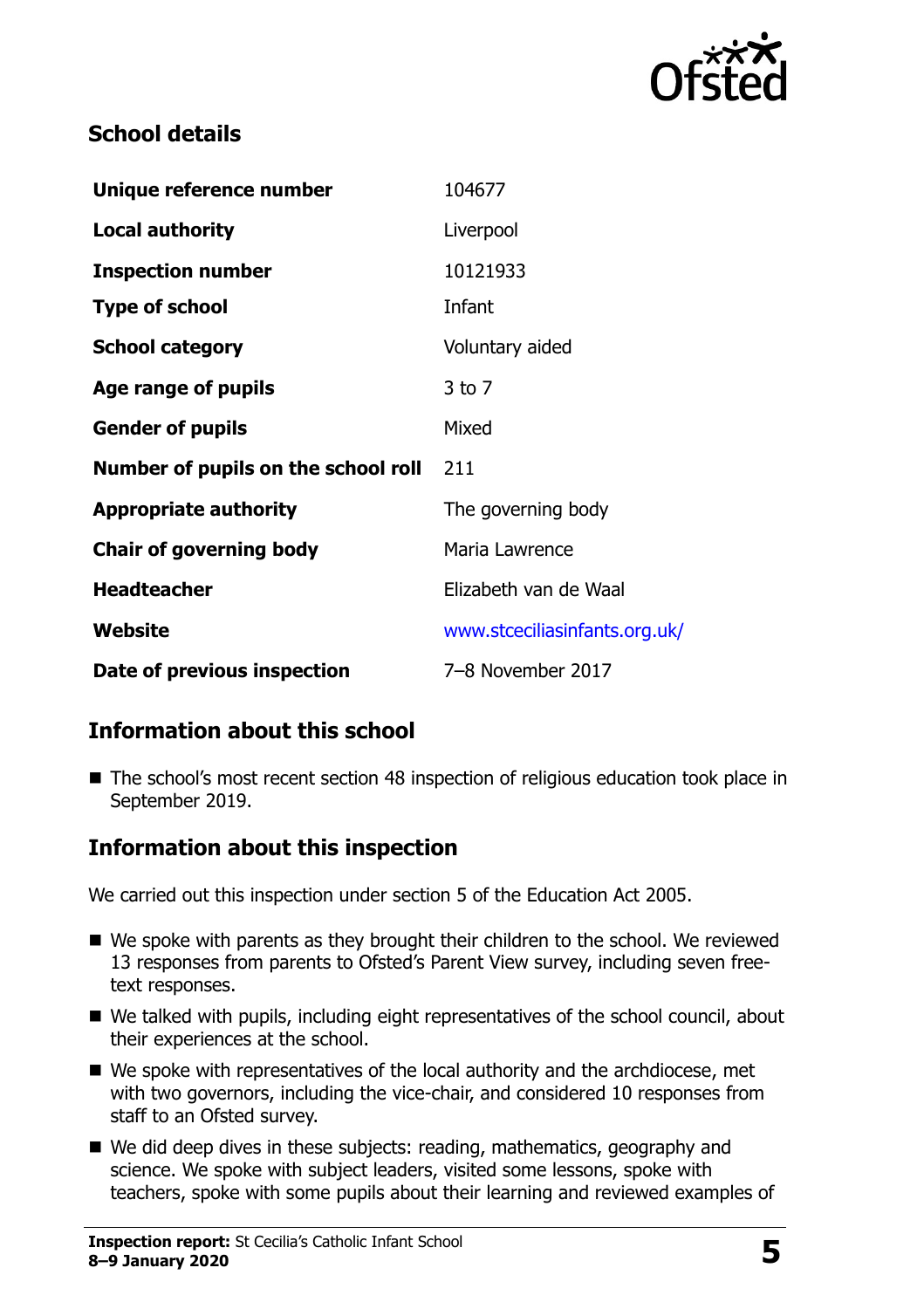

their work. The lead inspector listened to some pupils from Year 1 and Year 2 reading to their teachers.

- We considered information about the school's curriculum in art and writing.
- We spoke with leaders, staff and pupils about the school's work to keep pupils safe. We checked a sample of leaders' records about safeguarding.

#### **Inspection team**

Tim Vaughan, lead inspector **Her Majesty's Inspector** 

Iain Sim Ofsted Inspector